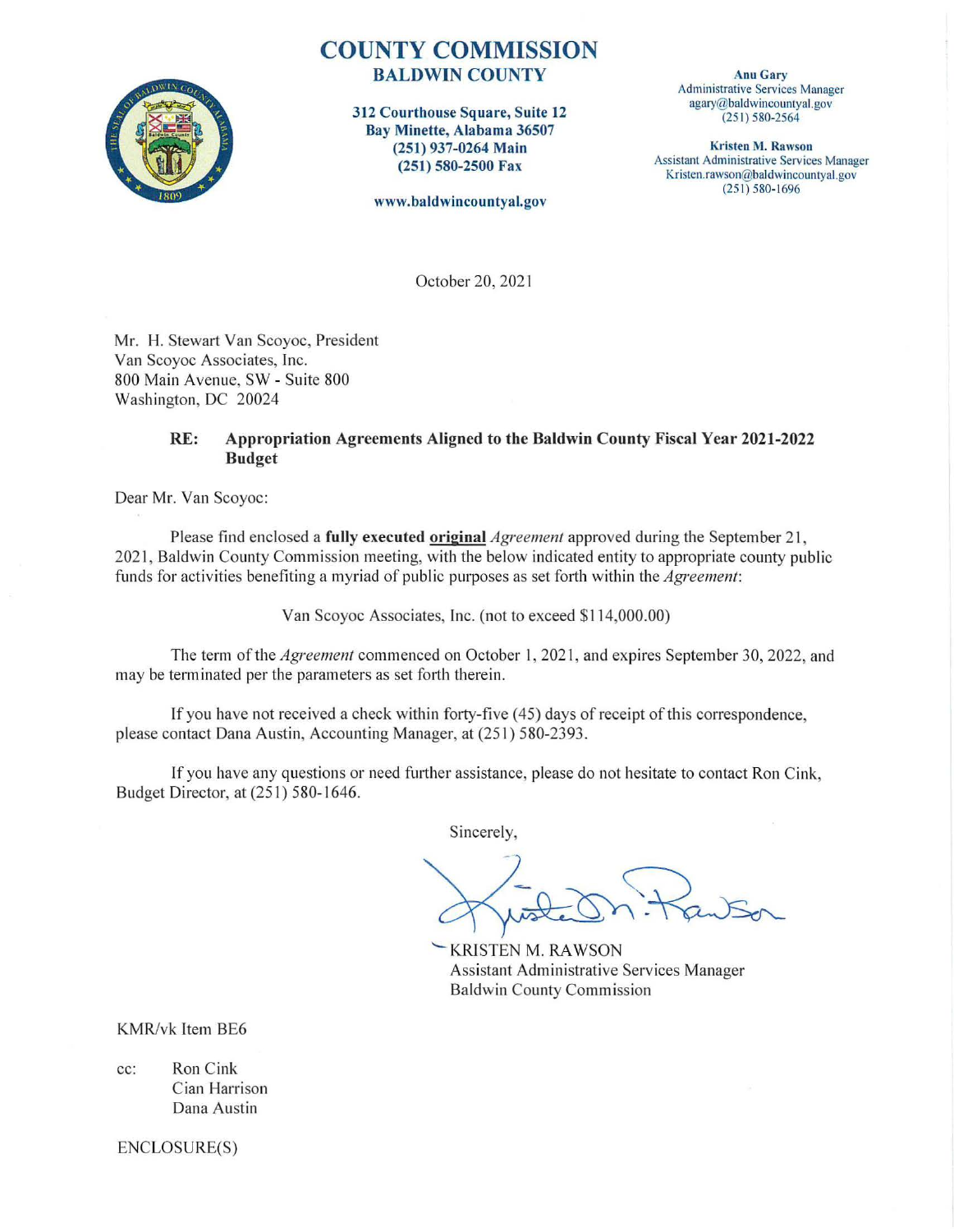## ECEIVE~ **B**

## **MEMORANDUM OF AGREEMENT**

This Memorandum of Agreement ("Agreement") is between the Baldwin County Commission, the governing body of Baldwin County, Alabama (hereafter "BCC"), and Van Scoyoc Associates, lnc., a corporation ("VSA") and is effective the date last executed below.

I. VSA agrees to provide consulting and advisory services to BCC with regard to various legislative issues. VSA agrees to monitor and evaluate these issues and to promptly advise BCC on the components of an agency and legislative plan and the appropriate strategy necessary to achieve the goals of such a plan. VSA will perfonn such services with regard to those issues as are mutually agreed to between VSA and BCC.

2. VSA acknowledges that it may be required to register for work performed on behalf of BCC under the Lobbying Disclosure Act of 1995, as amended (2 USC §1601 et seq.) and any subsequent laws or regulations on behalf of BCC, and agrees to do so in the event such registration is required.

3. In consideration of the performance of these services, BCC shall pay to VSA the sum of \$9,500.00 per month, with such payments due monthly. BCC hereby warrants that these payments will not be made with Federal funds.

4. This Agreement shall become effective October 1, 2021, and shall continue in effect until September 30, 2022, or unless sooner terminated by BCC or VSA by written notice given to the other at least thirty (30) days prior to the date of termination. Any fees earned or reimbursable expenses incurred prior to the receipt of said notice of termination on behalf of BCC under this Agreement shall be paid by BCC.

5. This Agreement shall be construed and enforced in accordance with the laws of the State of Alabama, and proper venue for any action relating to the subject matter of this Agreement shall lie in Baldwin County, Alabama.

6. Should BCC employ an attorney to enforce this Agreement, BCC shall be entitled to recover from the VSA all reasonable costs, damages, and expenses, including reasonable attorneys' fees, expended or incurred in connection therewith.

7. If any part or parts of this Agreement shall be held unenforceable for any reason, the remainder of this Agreement shall continue in full force and effect. If any provision of this Agreement is deemed invalid or unenforceable by any court of competent jurisdiction, and if limiting such provision would make the provision valid, then such provision shall be deemed to be construed as so limited.